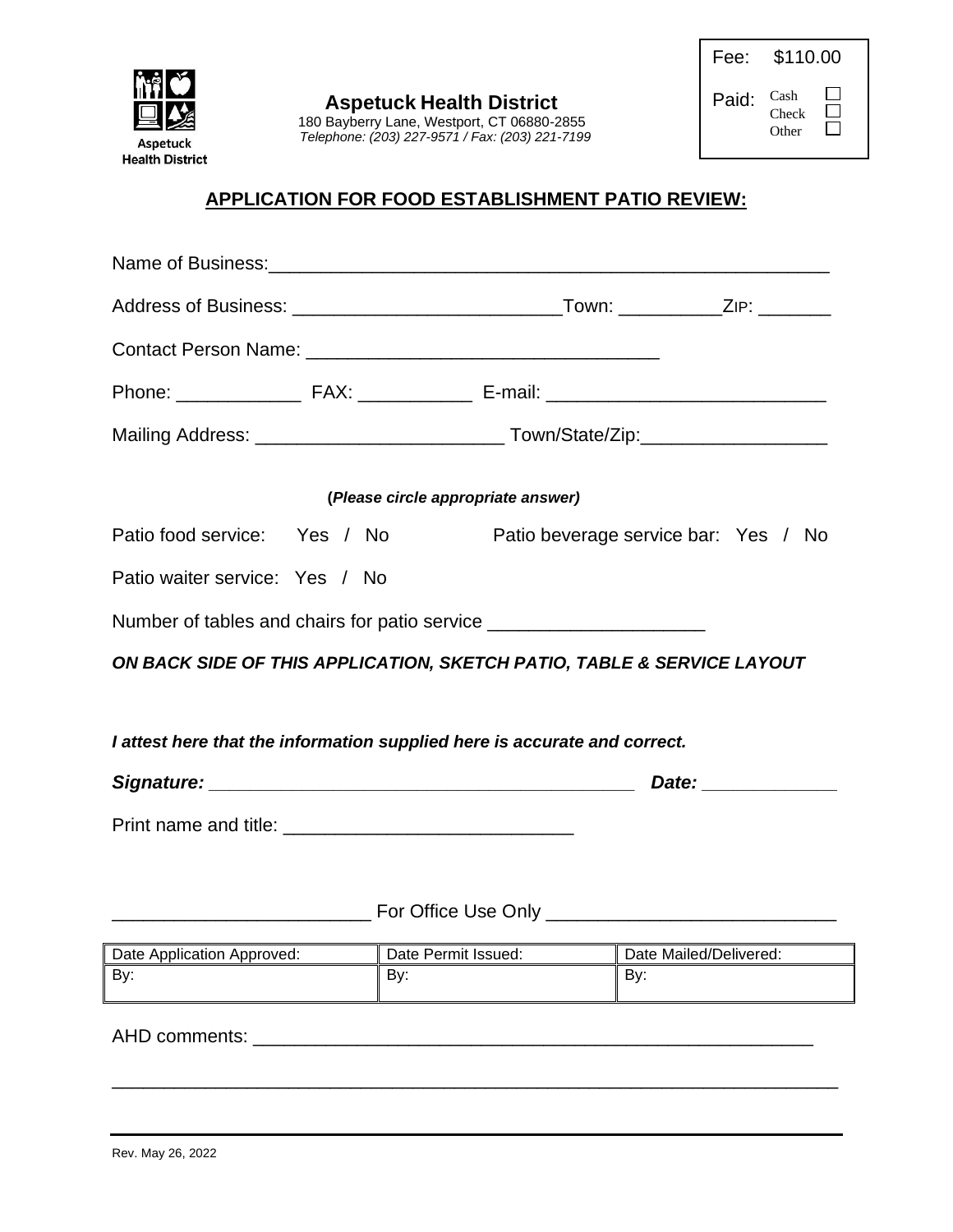#### **ASPETUCK HEALTH DISTRICT** 180 Bayberry Lane, Westport, CT 06880-2855 *Telephone: (203) 227-9571 / Fax: (203) 221-7199*

# **OUTDOOR PATIO DINING**

**The following regulations/ requirements are necessary for the operation of any outdoor patio dining area with or without a service bar:**

- 1. The outdoor dining area must be accessible from the existing restaurant building only.
- 2. Patrons will be served only by restaurant employees.
- 3. No condiments are to be stored on tables or in the service bar.
- 4. No patron seating will be permitted at the service bar.
- 5. All glasses and utensils are to be properly covered and stored so that they are protected from insects and the elements.
- 6. Only beverages may be prepared at the service bar. Absolutely no preparation or cooking of food will be permitted at the service bar or in the outdoor dining area.
- 7. Perishable condiments, drink and all ice mixes are to be properly refrigerated and protected from insects and the elements.
- 8. The service bar must be covered completely by an awning type roof that can be removed. The awning must be approved by the Fire Department and the Planning and Zoning Department.
- 9. For those establishments proposing an outdoor service bar, a plan review will be required to ensure compliance with the *Health District Sanitary Code*. This plan review must be completed before construction of the outdoor service bar. A copy of the plan for the service bar, drawn to scale, with an attached equipment schedule must be submitted to the Aspetuck Health District.

These regulations are required by the State of Connecticut *Public Health Code*, Section 19-13-B42.

Please contact the Food Service Sanitarian to schedule an appointment for a plan review if you are planning to construct or use an outdoor service bar. There is no assurance that a permit will be issued by another town department.